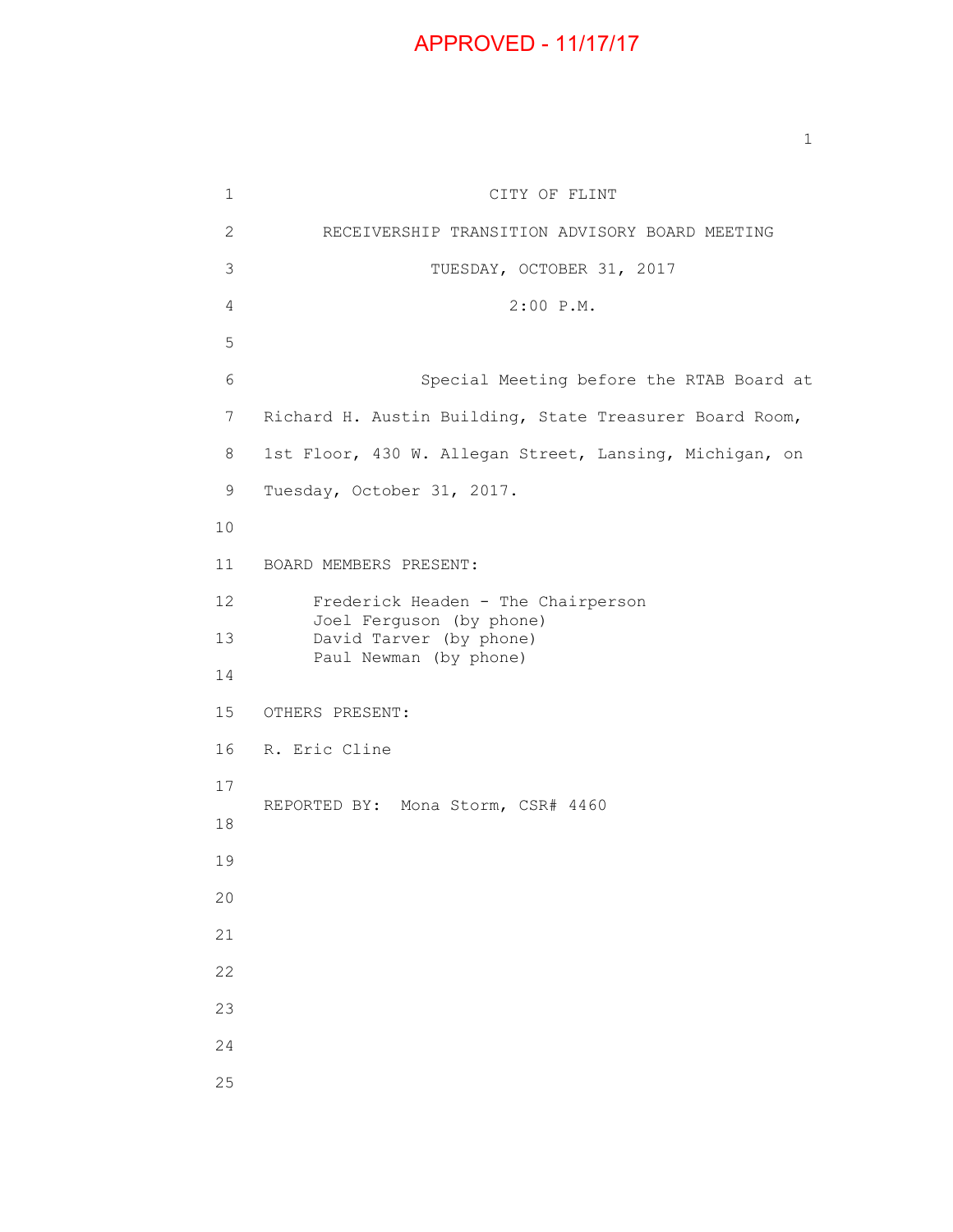| $\mathbf 1$    | MOTION INDEX                            |                          |
|----------------|-----------------------------------------|--------------------------|
| $\overline{2}$ | MOTION                                  | $\mathop{\mathtt{PAGE}}$ |
| $\mathfrak{Z}$ | Roll Call                               | 3                        |
| $\overline{4}$ | Approval of Agenda                      | $\mathsf 3$              |
| 5              | UNFINISHED BUSINESS                     |                          |
| 6              | None                                    | $\mathfrak{Z}$           |
| $7\phantom{.}$ | NEW BUSINESS:                           |                          |
| $8\,$          | Approval of City Council Resolution 546 | $\overline{4}$           |
| $\mathsf 9$    | Approval of RTAB Resolution 2017-2      | $\overline{7}$           |
| $10$           | Public Comment, None                    | $\overline{7}$           |
| 11             | Adjournment                             | $\,8\,$                  |
| 12             |                                         |                          |
| 13             |                                         |                          |
| 14             |                                         |                          |
| 15             |                                         |                          |
| 16             |                                         |                          |
| 17             |                                         |                          |
| 18             |                                         |                          |
| 19             |                                         |                          |
| 20             |                                         |                          |
| 21             |                                         |                          |
| 22             |                                         |                          |
| 23             |                                         |                          |
| 24             |                                         |                          |
| 25             |                                         |                          |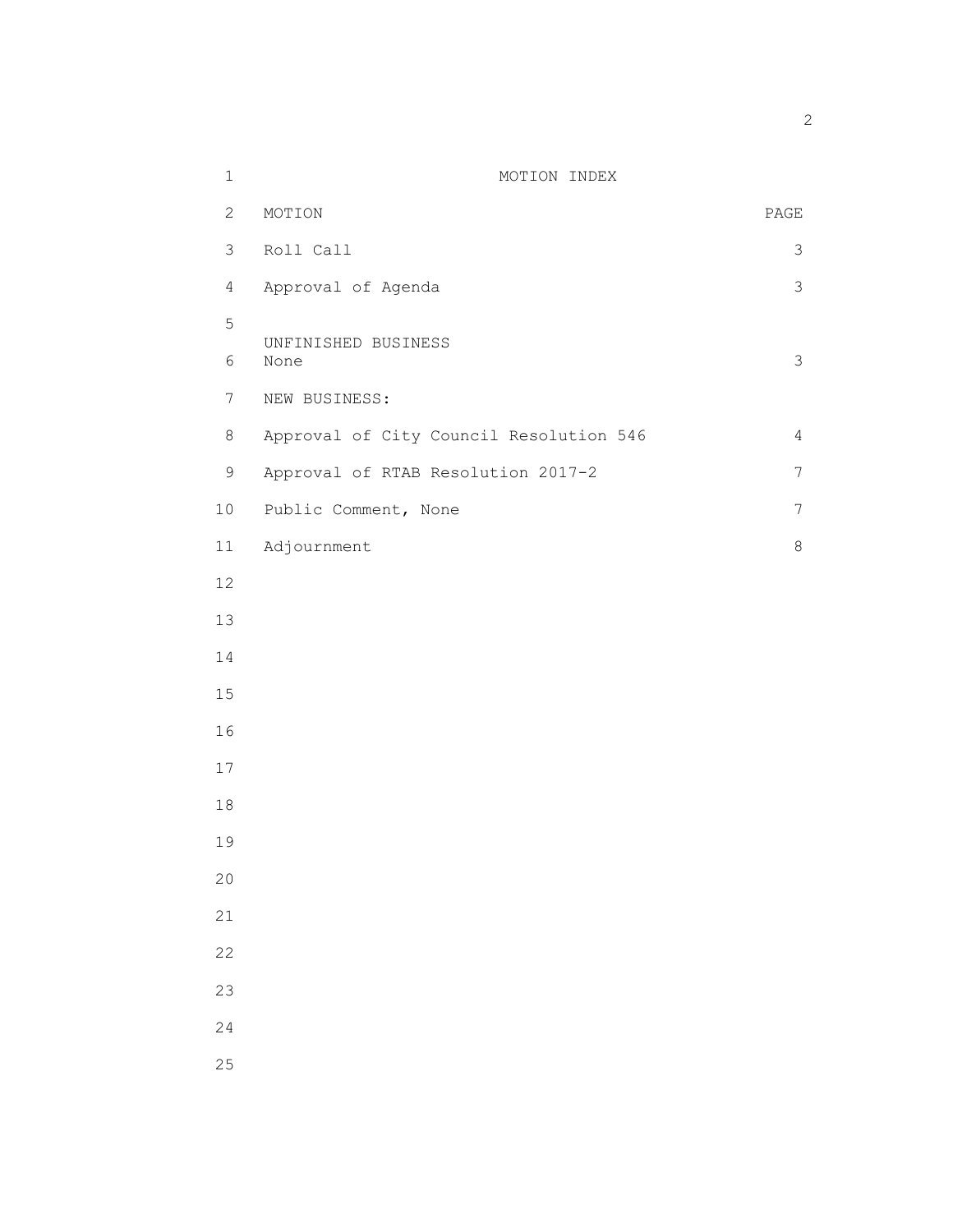1 Flint, Michigan

2 Tuesday, October 31, 2017

3 2:03 p.m.

 4 THE CHAIRPERSON: Let's call the meeting to 5 order. It's 2:03. Let the record reflect that we do 6 have all four members, myself and my three colleagues 7 present by conference call.

8 Item B, the approval of the agenda. We do 9 have one item to add to the agenda, it's RTAB 10 Resolution 2017-2. I believe there are no other 11 additions to the agenda. So, with the addition of 12 RTAB Resolution 2017-2, we'll consider the agenda to 13 be approved.

14 There's no Unfinished Business.

 15 First item of New Business is the approval 16 of City Council Resolution 546, which provides for a 17 one-month extension of the City's water service 18 contract with the Great Lakes Water Authority. That 19 is Attachment A. It was circulated earlier this 20 morning. And that resolution contains information 21 regarding the cost of this.

 22 For discussion purposes, is there a motion 23 that City Council Resolution 546 be approved? 24 MR. TARVER: So move.

25 MR. FERGUSON: Support.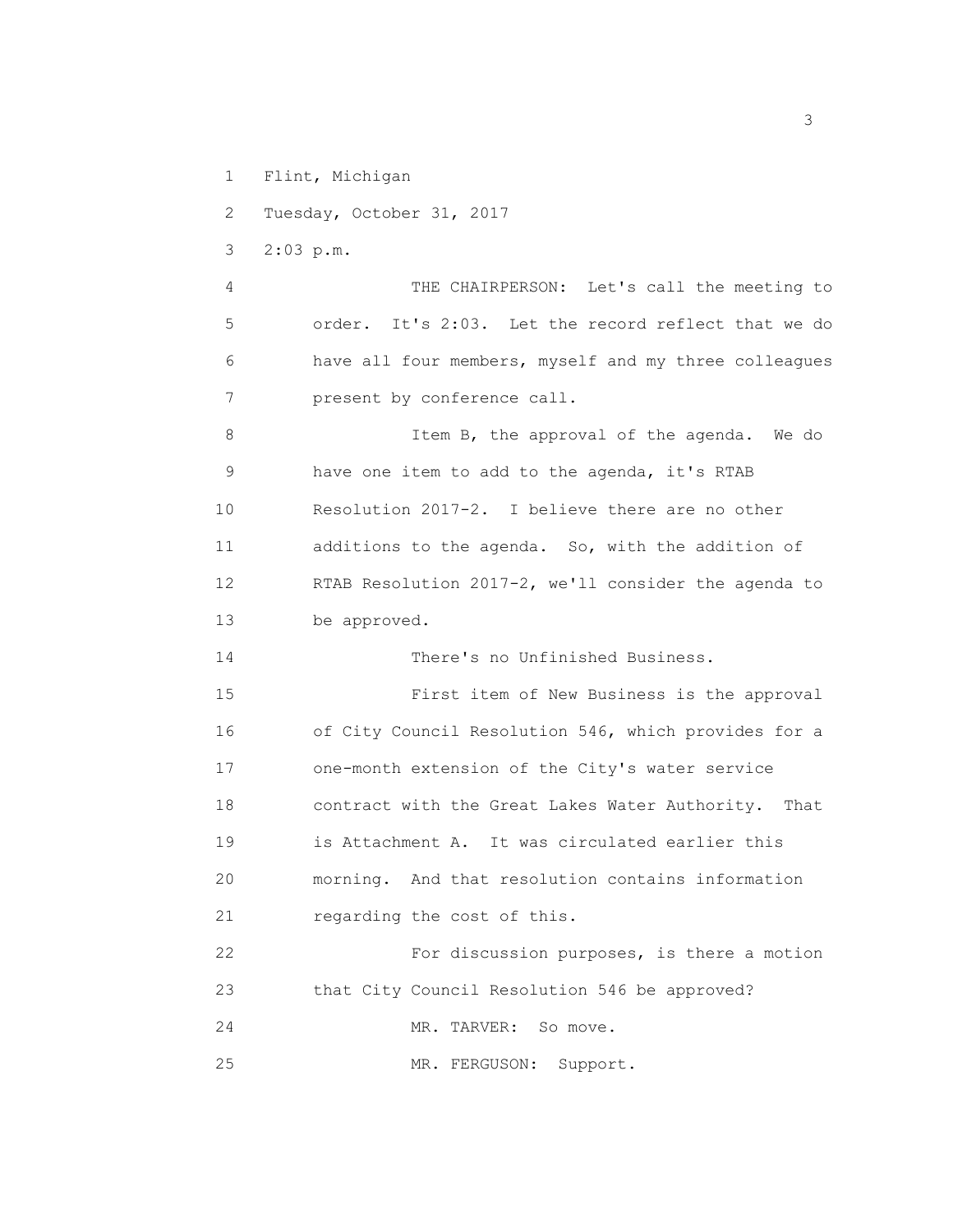1 THE CHAIRPERSON: Motion's been made and 2 seconded. Any discussion or questions, gentlemen? 3 Hearing no questions on the adoption of 4 the motion, those in favor, please say "aye". 5 BOARD MEMBERS: Aye. 6 THE CHAIRPERSON: Opposed? 7 City Council Resolution 546 is approved. 8 The next item of business is RTAB 9 Resolution 2017-2. As you know, the City's four 10 emergency managers issued a number of orders during 11 their tenure. All of those orders are still in 12 effect. 13 There is a possibility that, over the next 14 ten days or so, the issue of a long-term contract 15 for the City's water source may be resolved. And 16 if, in fact, that's the case, we want to make sure 17 that there's nothing in any existing EM order that 18 might pose an impediment. 19 19 In reviewing these various EM orders, we 20 discovered, in Order Number 20, the last order 21 issued by Emergency Manager Jerry Ambrose, the three 22 possible areas that might be problematic, as far as 23 impediments. 24 One has to do with local ordinances that 25 govern the purchase for contract of goods and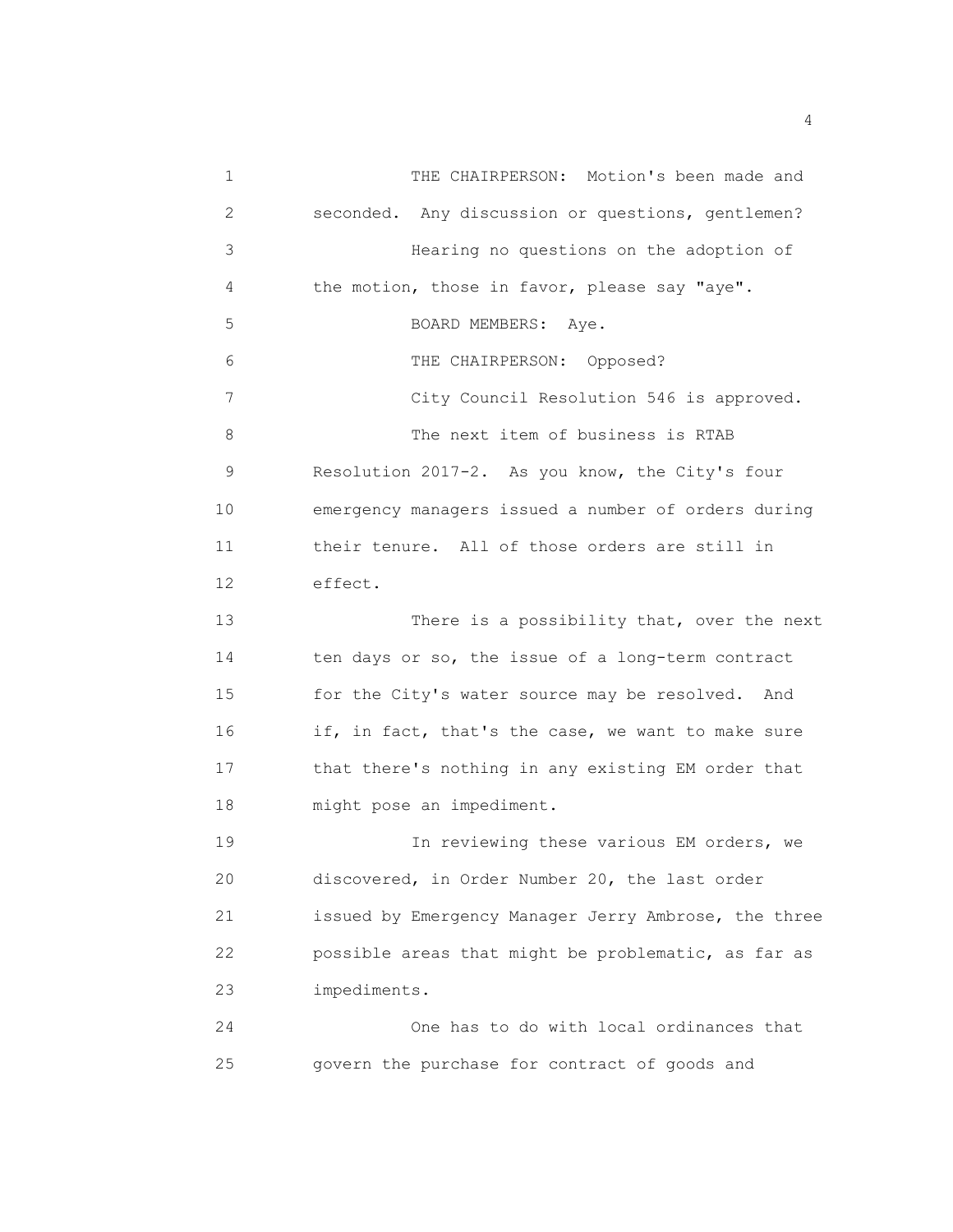1 services.

| $\mathbf{2}$ | A second has to do with reference being              |
|--------------|------------------------------------------------------|
| 3            | made to the Karegnondi Water Authority, KWA, which,  |
| 4            | back in 2015 when the order was issued, was a        |
| 5            | preferred course of action.                          |
| 6            | And the third has to do with whether or              |
| 7            | not a long-term contract for water would be the      |
| 8            | issuance of debt under the order; that needs to be   |
| 9            | clarified.                                           |
| 10           | So this proposed resolution would address            |
| 11           | all three of those issues. For discussion purposes,  |
| 12           | is there a motion that Resolution -- RTAB Resolution |
| 13           | 2017-2 be approved?                                  |
| 14           | MR. TARVER: So move.                                 |
| 15           | MR. NEWMAN:<br>Second.                               |
| 16           | THE CHAIRPERSON: Motion's been made and              |
| 17           | seconded. Any discussion, gentlemen?                 |
| 18           | MR. TARVER: I'm just curious -- this is              |
| 19           | David. I'm just curious as to, we are removing       |
| 20           | impediments that were established by a previous      |
| 21           | emergency manager, impediments that would not allow  |
| 22           | the Mayor, herself, to enter into this contract?     |
| 23           | THE CHAIRPERSON:<br>That's correct.                  |
| 24           | Although, technically, we don't have the authority   |
| 25           | to amend or modify an emergency manager order.<br>We |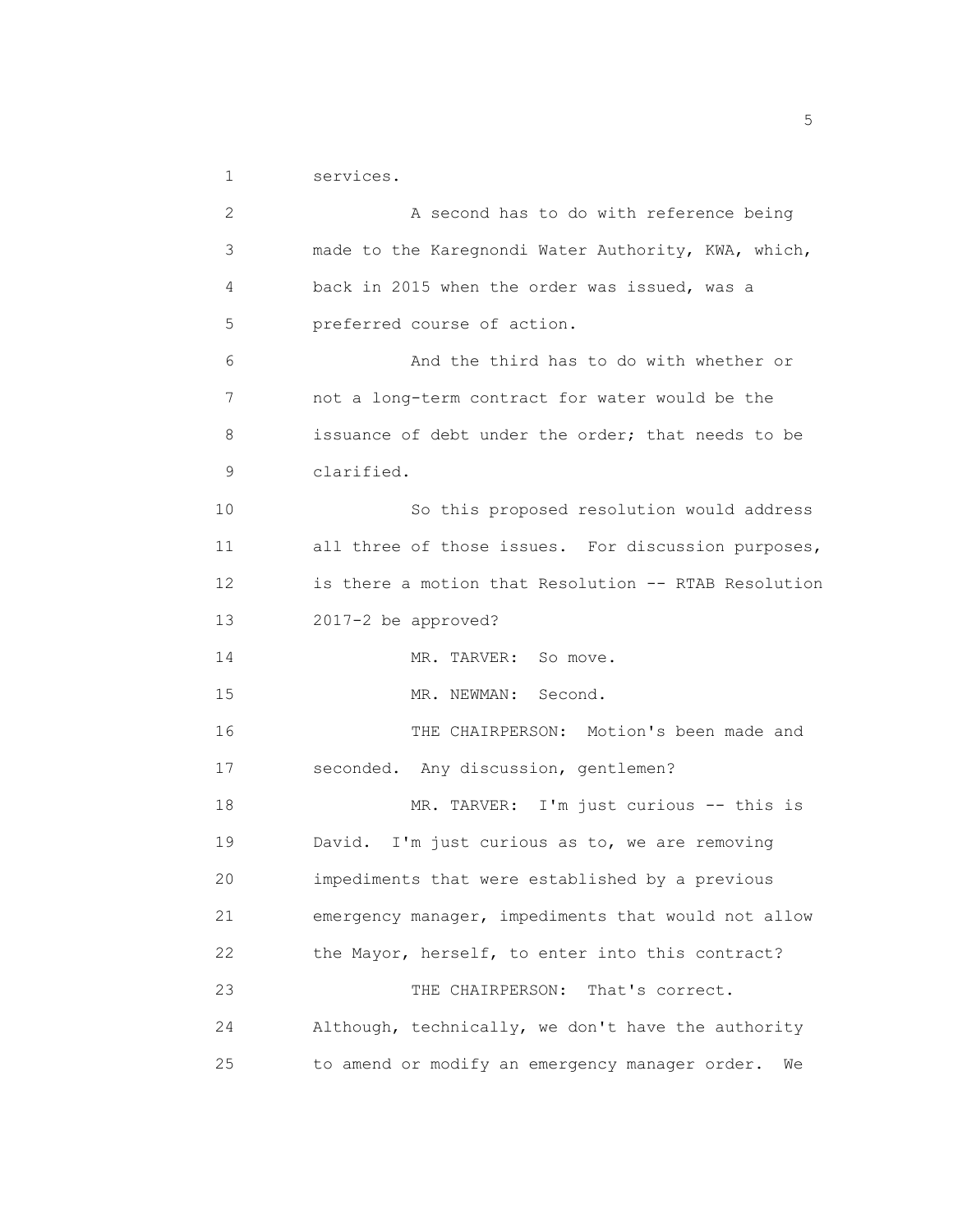- 1 only have the authority to recommend to the State 2 Treasurer that he do so.
- 3 MR. TARVER: I see.

 4 THE CHAIRPERSON: So that would be the 5 purpose of this particular resolution.

 6 MR. TARVER: And does the Treasurer require 7 that recommendation before being able to do it or 8 can the Treasurer do this whether or not we 9 recommend it?

 10 THE CHAIRPERSON: In accordance with the 11 Governor's appointment letter of the RTAB back in 12 April of 2015, the way the letter is written, the 13 RTAB recommends first and then the State Treasurer 14 has the authority to either approve or disapprove 15 the recommendation. So we initiate.

 16 MR. TARVER: Okay. And so, by removing 17 these -- or recommending the removal of these items 18 from a previous order and the Treasurer then doing 19 so, does that cause any unintended consequences with 20 respect to other potential City business that might 21 circumvent the Council action?

 22 THE CHAIRPERSON: No. No, the effects of 23 this would be limited to any potential long-term 24 water contract arrangement.

25 MR. TARVER: I see. Okay.

 $\sim$  6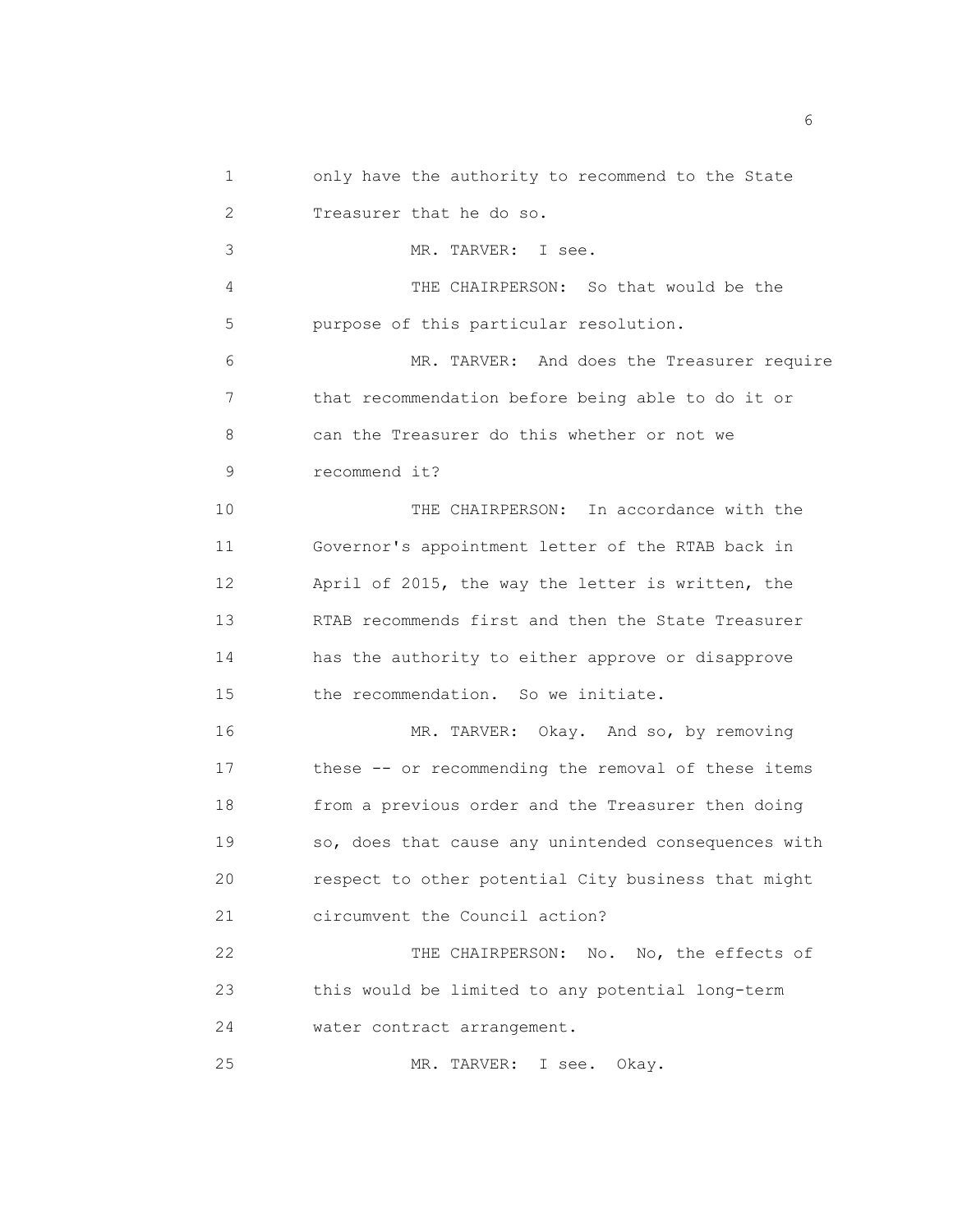| 1            | THE CHAIRPERSON: Any other questions?      |
|--------------|--------------------------------------------|
| $\mathbf{2}$ | If not, under our Rules of Procedure, an   |
| 3            | RTAB resolution requires a roll call vote. |
| 4            | Mr. Ferguson, on the motion, how do you    |
| 5            | vote?                                      |
| 6            | MR. FERGUSON: Yes.                         |
| 7            | THE CHAIRPERSON: Mr. Ferguson votes yes.   |
| 8            | Mr. Newman, how do you vote?               |
| 9            | MR. NEWMAN: Yes.                           |
| 10           | THE CHAIRPERSON: Mr. Newman votes yes.     |
| 11           | Mr. Tarver, how do you vote?               |
| 12           | MR. TARVER: Yes.                           |
| 13           | THE CHAIRPERSON: Mr. Tarver votes yes.     |
| 14           | Chair votes yes.                           |
| 15           | There are four yeses, no nays. RTAB        |
| 16           | resolution 2017-2 is approved.             |
| 17           | Mr. Cline, I take it there's no public     |
| 18           | comment.                                   |
| 19           | MR. CLINE: Correct.                        |
| 20           | THE CHAIRPERSON: Is there a motion, then,  |
| 21           | that we adjourn?                           |
| 22           | MR. TARVER: So move.                       |
| 23           | MR. NEWMAN:<br>Second.                     |
| 24           | THE CHAIRPERSON: Motion's been made and    |
| 25           | seconded.                                  |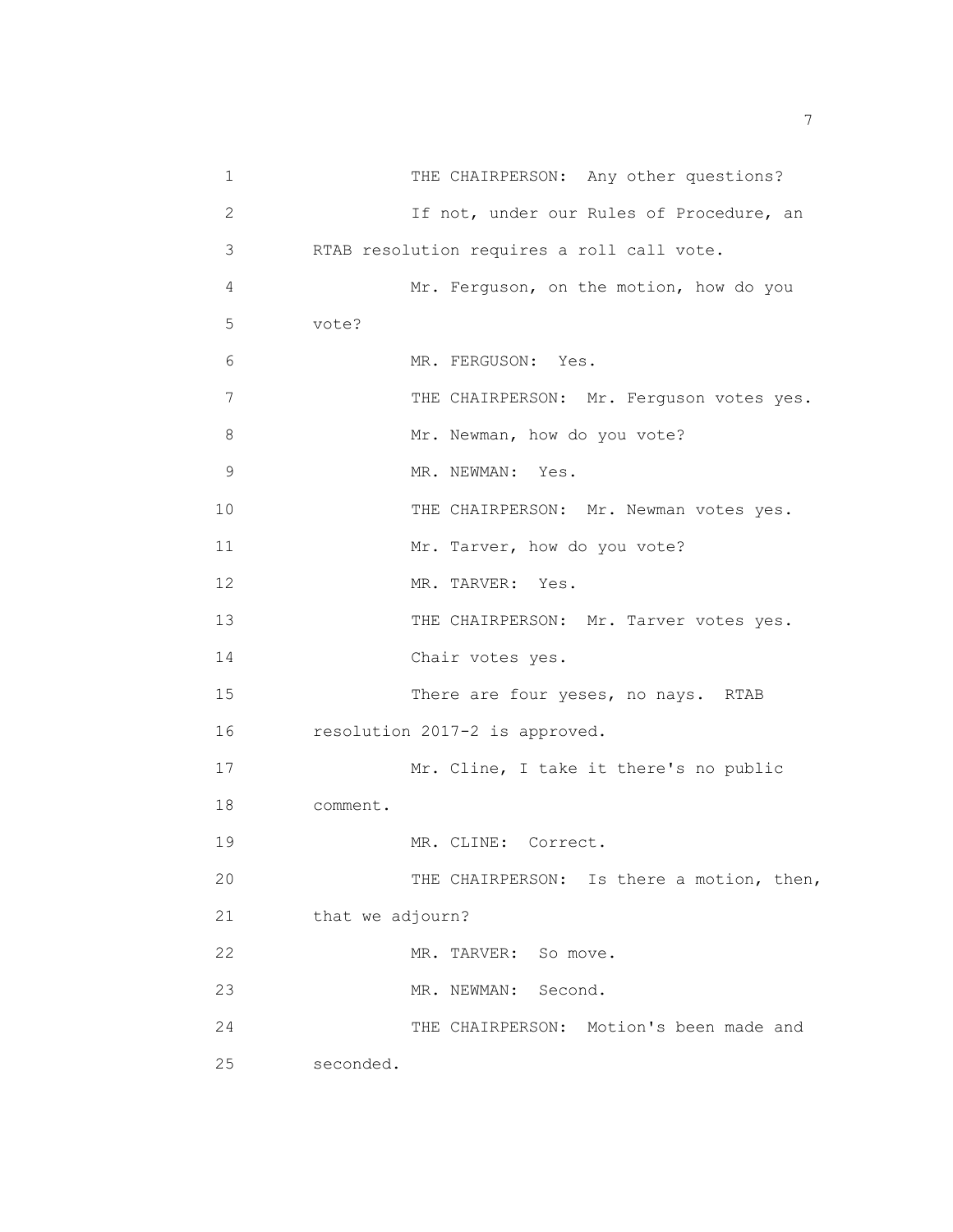| $\ensuremath{\mathbbm{1}}$ | Without objection, we stand adjourned.   |
|----------------------------|------------------------------------------|
| $\mathbf{2}$               | (Meeting was concluded at 2:10 p.m.)     |
| $\mathcal{S}$              | $\star$<br>$\star$<br>$\star$<br>$\star$ |
| $\sqrt{4}$                 |                                          |
| $\mathsf S$                |                                          |
| $\epsilon$                 |                                          |
| $\boldsymbol{7}$           |                                          |
| $\,8\,$                    |                                          |
| $\mathsf 9$                |                                          |
| $10\,$                     |                                          |
| $11\,$                     |                                          |
| $12\,$                     |                                          |
| $13\,$                     |                                          |
| $1\,4$                     |                                          |
| $15\,$                     |                                          |
| $1\,6$                     |                                          |
| $17\,$                     |                                          |
| $1\,8$                     |                                          |
| $19$                       |                                          |
| $20$                       |                                          |
| 21                         |                                          |
| 22                         |                                          |
| 23                         |                                          |
| 24                         |                                          |
| 25                         |                                          |
|                            |                                          |